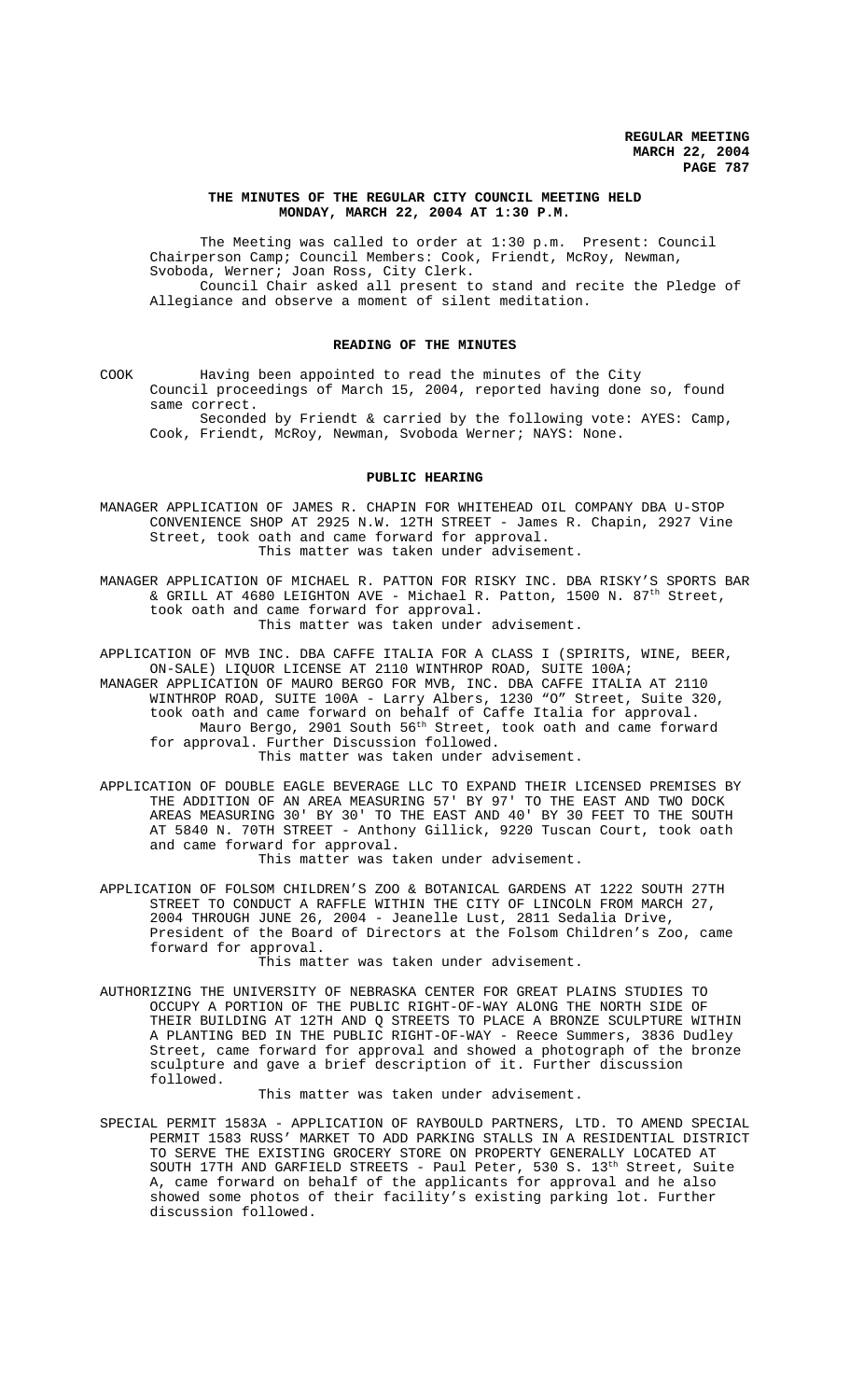> Danny Walker, 437 E Street, came forward as neutral and expressed his opinion on this matter. Pat Raybould, 9501 Eastview Road, President of B&R Stores, came forward for approval. Further discussion followed. Glenn Cekal, 1420 C Street, came forward in support. Scott Baird, 1932 South 24<sup>th</sup> Street, representing the Near South Neighborhood Association, came forward in opposition. Kevin Sifer, 1800 Garfield, came forward in opposition. Clint Nelson, 1810 Garfield, came forward in opposition. Greg Czaplewki, Planning Department, came forward to answer questions of the Council. Further discussion followed. Mr. Peter came forward for rebuttal. Further discussion followed. This matter was taken under advisement.

SPECIAL PERMIT 04006 - APPLICATION OF OVERSTREET, INC. FOR AUTHORITY TO SELL ALCOHOLIC BEVERAGES FOR CONSUMPTION OFF THE PREMISES ON PROPERTY GENERALLY LOCATED AT 1301 NORTH 27TH STREET - Pat O'Brien, 811 South 13<sup>th</sup> Street, came forward on behalf of the applicants for approval. This matter was taken under advisement.

### **MISCELLANEOUS BUSINESS**

Danny Walker, 437 E Street, came forward and stated he recently attended the Mayor's Neighborhood Roundtable meeting which discussed crime and crime specific areas in the City of Lincoln. He then shared some information that he received off of the internet regarding the topic of crime in the City of Lincoln. Further discussion followed. This matter was taken under advisement.

**\*\* END OF PUBLIC HEARING \*\***

# **COUNCIL ACTION**

# **LIQUOR RESOLUTIONS**

MANAGER APPLICATION OF JAMES R. CHAPIN FOR WHITEHEAD OIL COMPANY DBA U-STOP CONVENIENCE SHOP AT 2925 N.W. 12TH STREET - CLERK read the following resolution, introduced by Patte Newman, who moved its adoption:

A-82641 WHEREAS, Whitehead Oil Company dba U-Stop Convenience Shop located at 2925 N.W. 12th Street, Lincoln, Nebraska has been approved for a Retail Class "D" liquor license, and now requests that James R. Chapin be named manager;

WHEREAS, James R. Chapin appears to be a fit and proper person to manage said business.

NOW, THEREFORE, BE IT RESOLVED by the City Council of the City of Lincoln, Nebraska:

That after hearing duly had as required by law, consideration of the facts of this application, the Nebraska Liquor Control Act, and the pertinent City ordinances, the City Council recommends that James R. Chapin be approved as manager of this business for said licensee. The City Clerk is directed to transmit a copy of this resolution to the Nebraska Liquor Control Commission.

Introduced by Patte Newman Seconded by Svoboda & carried by the following vote: AYES: Camp, Cook, Friendt, McRoy, Newman, Svoboda, Werner; NAYS: None.

MANAGER APPLICATION OF MICHAEL R. PATTON FOR RISKY INC. DBA RISKY'S SPORTS BAR & GRILL AT 4680 LEIGHTON AVE - CLERK read the following resolution, introduced by Glenn Friendt, who moved its adoption:<br>A-82642 WHEREAS, Risky Inc. dba "Risky's Sports Bar &

WHEREAS, Risky Inc. dba "Risky's Sports Bar & Grill" located at 4680 Leighton Ave., Lincoln, Nebraska has been approved for a Retail Class "C" liquor license, and now requests that Michael R. Patton be named manager;

WHEREAS, Michael R. Patton appears to be a fit and proper person to manage said business.

NOW, THEREFORE, BE IT RESOLVED by the City Council of the City of Lincoln, Nebraska:

That after hearing duly had as required by law, consideration of the facts of this application, the Nebraska Liquor Control Act, and the pertinent City ordinances, the City Council recommends that Michael R.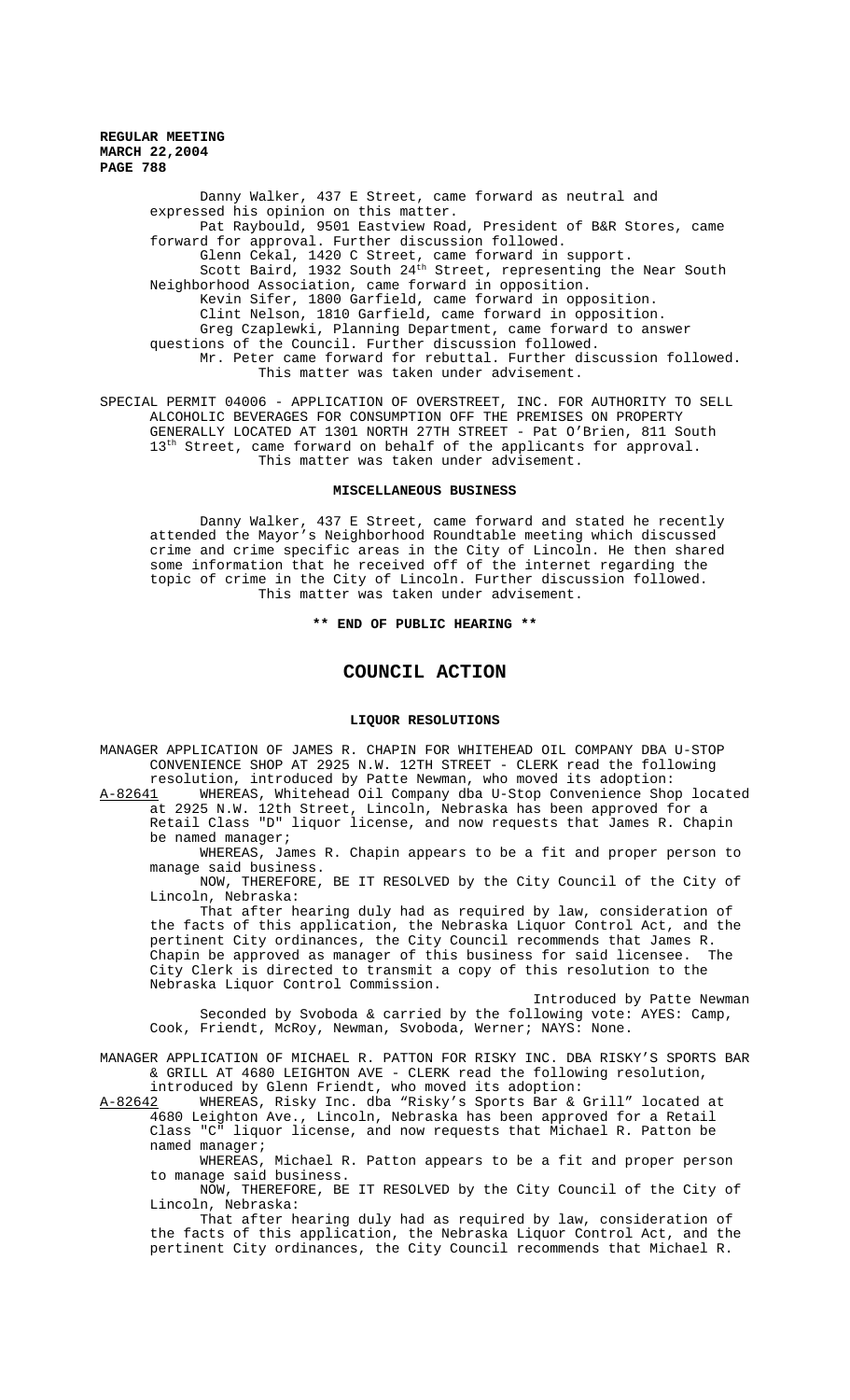Patton be approved as manager of this business for said licensee. The City Clerk is directed to transmit a copy of this resolution to the Nebraska Liquor Control Commission.

Introduced by Glenn Friendt Seconded by Newman & carried by the following vote: AYES: Camp, Cook, Friendt, McRoy, Newman, Svoboda, Werner; NAYS: None.

APPLICATION OF MVB INC. DBA CAFFE ITALIA FOR A CLASS I (SPIRITS, WINE, BEER, ON-SALE) LIQUOR LICENSE AT 2110 WINTHROP ROAD, SUITE 100A - CLERK read the following resolution, introduced by Glenn Friendt, who moved its adoption:<br>A-82643 BE

BE IT RESOLVED by the City Council of the City of Lincoln, Nebraska:

That after hearing duly had as required by law, consideration of the facts of this application, the Nebraska Liquor Control Act, and the pertinent City ordinances, the City Council recommends that the application of MVB Inc. dba Caffe Italia for a Class "I" liquor license at 2110 Winthrop Road, Suite 100A, Lincoln, Nebraska, for the license period ending April 30, 2004, be approved with the condition that the premise complies in every respect with all city and state regulations. The City Clerk is directed to transmit a copy of this resolution to the Nebraska Liquor Control Commission.

Introduced by Glenn Friendt Seconded by Svoboda & carried by the following vote: AYES: Camp, Cook, Friendt, McRoy, Newman, Svoboda, Werner; NAYS: None.

MANAGER APPLICATION OF MAURO BERGO FOR MVB, INC. DBA CAFFE ITALIA AT 2110 WINTHROP ROAD, SUITE 100A - CLERK read the following resolution, introduced by Glenn Friendt, who moved its adoption:

A-82644 WHEREAS, MVB, Inc. dba Caffe Italia located at 2110 Winthrop Road, Suite 100A, Lincoln, Nebraska has been approved for a Retail Class "I" liquor license, and now requests that Mauro Bergo be named manager; WHEREAS, Mauro Bergo appears to be a fit and proper person to manage said business.

NOW, THEREFORE, BE IT RESOLVED by the City Council of the City of Lincoln, Nebraska:

That after hearing duly had as required by law, consideration of the facts of this application, the Nebraska Liquor Control Act, and the pertinent City ordinances, the City Council recommends that Mauro Berto be approved as manager of this business for said licensee. The City Clerk is directed to transmit a copy of this resolution to the Nebraska Liquor Control Commission.

Introduced by Glenn Friendt Seconded by Svoboda & carried by the following vote: AYES: Camp, Cook, Friendt, McRoy, Newman, Svoboda, Werner; NAYS: None.

APPLICATION OF NORTH FORTY GOLF, INC. DBA NORTH FORTY GOLF FOR A CLASS C (SPIRITS, WINE, BEER, ON AND OFF SALE) LIQUOR LICENSE AT 8101 ADAMS STREET - CLERK read the following resolution, introduced by Glenn Friendt, who moved its adoption:

A-82645 BE IT RESOLVED by the City Council of the City of Lincoln, Nebraska:

That after hearing duly had as required by law, consideration of the facts of this application, the Nebraska Liquor Control Act, and the pertinent City ordinances, the City Council recommends that the application of North Forty Golf, Inc. dba North Forty Golf for a Class "C" liquor license at 8101 Adams Street, Lincoln, Nebraska, for the license period ending October 31, 2004, be approved with the condition that the premise complies in every respect with all city and state regulations. The City Clerk is directed to transmit a copy of this resolution to the Nebraska Liquor Control Commission.

Introduced by Glenn Friendt Seconded by Svoboda & carried by the following vote: AYES: Camp, Cook, Friendt, McRoy, Newman, Svoboda, Werner; NAYS: None.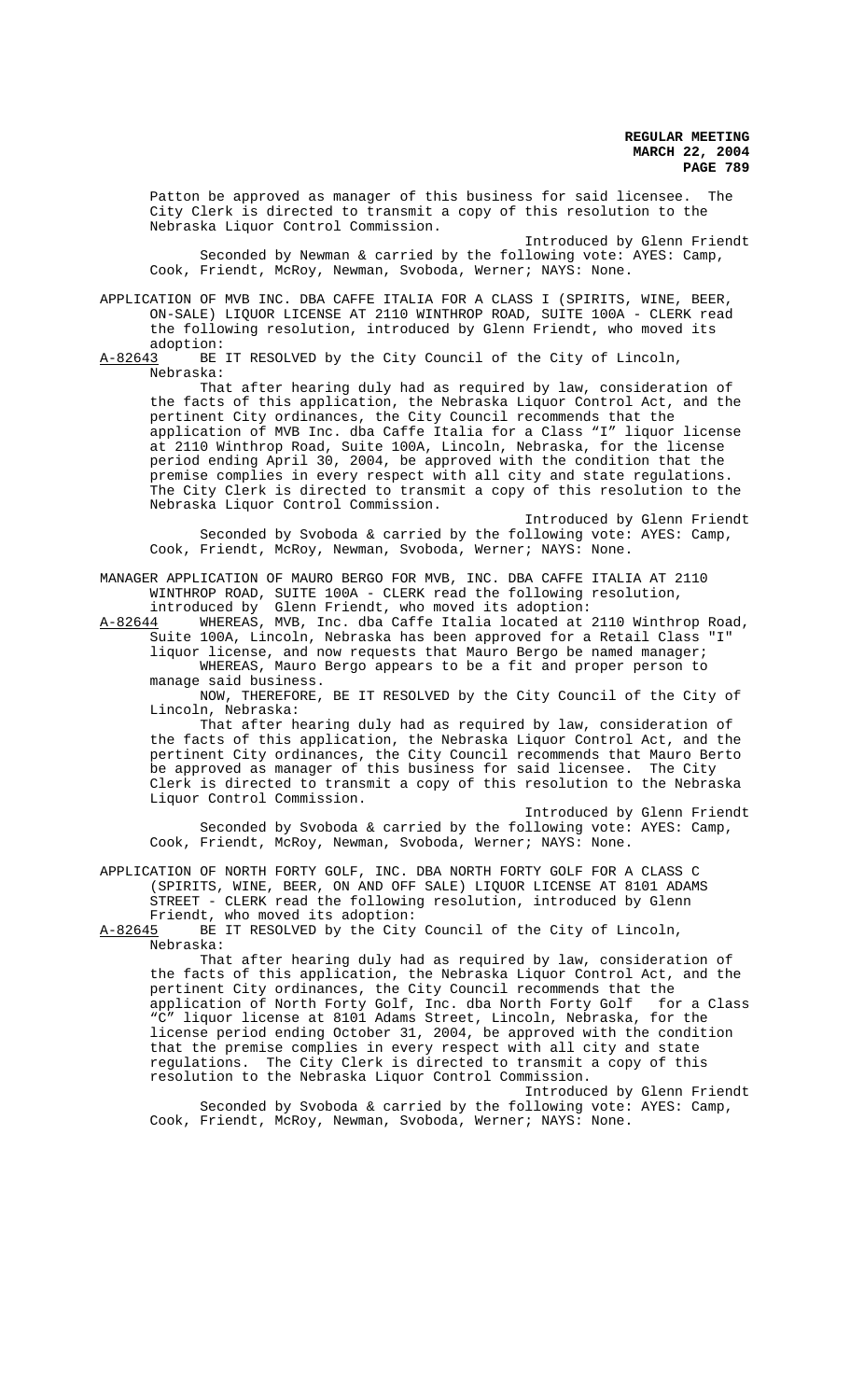MANAGER APPLICATION OF JEFFREY JOSEPH SCHREINER FOR NORTH FORTY GOLF, INC. DBA NORTH FORTY GOLF AT 8101 ADAMS STREET - CLERK read the following resolution, introduced by Glenn Friendt, who moved its adoption:

A-82646 WHEREAS, North Forty Golf, Inc. dba North Forty Golf located at 8101 Adams Street, Lincoln, Nebraska has been approved for a Retail Class "C" liquor license, and now requests that Jeffrey Joseph Schreiner be named manager;

WHEREAS, Jeffrey Joseph Schreiner appears to be a fit and proper person to manage said business.

NOW, THEREFORE, BE IT RESOLVED by the City Council of the City of Lincoln, Nebraska:

That after hearing duly had as required by law, consideration of the facts of this application, the Nebraska Liquor Control Act, and the pertinent City ordinances, the City Council recommends that Jeffrey Joseph Schreiner be approved as manager of this business for said licensee. The City Clerk is directed to transmit a copy of this resolution to the Nebraska Liquor Control Commission.

Introduced by Glenn Friendt Seconded by Svoboda & carried by the following vote: AYES: Camp, Cook, Friendt, McRoy, Newman, Svoboda, Werner; NAYS: None.

APPLICATION OF DOUBLE EAGLE BEVERAGE LLC TO EXPAND THEIR LICENSED PREMISES BY THE ADDITION OF AN AREA MEASURING 57' BY 97' TO THE EAST AND TWO DOCK AREAS MEASURING 30' BY 30' TO THE EAST AND 40' BY 30 FEET TO THE SOUTH AT 5840 N. 70TH STREET - CLERK read the following resolution, introduced by Glenn Friendt, who moved its adoption:<br>A-82647 BE IT RESOLVED by the City Council

BE IT RESOLVED by the City Council of the City of Lincoln, Nebraska:

That after hearing duly had as required by law, consideration of the facts of this application, the Nebraska Liquor Control Act, and the pertinent City ordinances, the City Council recommends that the application of Double Eagle Beverage LLC to expand its licensed premises by the addition of an area measuring 57 feet by 97 feet to the east and two dock areas measuring 30 feet by 30 feet to the east and 40 feet by 30 feet to the south of the presently licensed premises located at 5840 N. 70th Street, Lincoln, Nebraska, be approved with the condition that the premise complies in every respect with all City and State regulations.

BE IT FURTHER RESOLVED that the City Clerk is directed to transmit a copy of this resolution to the Nebraska Liquor Control Commission. Introduced by Glenn Friendt

Seconded by Svoboda & carried by the following vote: AYES: Camp, Cook, Friendt, McRoy, Newman, Svoboda, Werner; NAYS: None.

### **ORDINANCES - 2ND READING**

- REPEALING ORDINANCE NO. 18139 WHICH CREATED PAVING DISTRICT NO. 2625 IN NORTH 57TH STREET, FREMONT TO HARTLEY, DUE TO THE LACK OF MAJORITY PETITION - CLERK read an ordinance, introduced by Ken Svoboda, an ordinance repealing Ordinance No. 18139 which created Paving District No. 2625, which Paving District included all that portion of North 57<sup>th</sup> Street lying between the south curb line of Fremont Street and the north curb line of Hartley Street describing the benefitted property as follows: Lots 4 through 9, block 183 and Lots  $1, 2, 3.10, 11, 12$ , Block 184, all in Havelock Addition to Lincoln all in the Southwest Quarter of Section 9, Township 10, North, Range 7 East of the Sixth Principal Meridian, in the City of Lincoln, Lancaster County, Nebraska and providing for the payment of the cost thereof, the second time.
- CHANGE OF ZONE 04006 APPLICATION OF TOM JORNAT, L.L.C. FOR A CHANGE OF ZONE FROM H-3 HIGHWAY COMMERCIAL DISTRICT TO I-1 INDUSTRIAL DISTRICT ON PROPERTY GENERALLY LOCATED AT L STREET AND S.W. 25TH STREET - CLERK read an ordinance, introduced by Ken Svoboda, an ordinance amending the Lincoln Zoning District Maps attached to and made a part of Title 27 of the Lincoln Municipal Code, as provided by Section 27.05.020 of the Lincoln Municipal Code, by changing the boundaries of the districts established and shown thereon, the second time.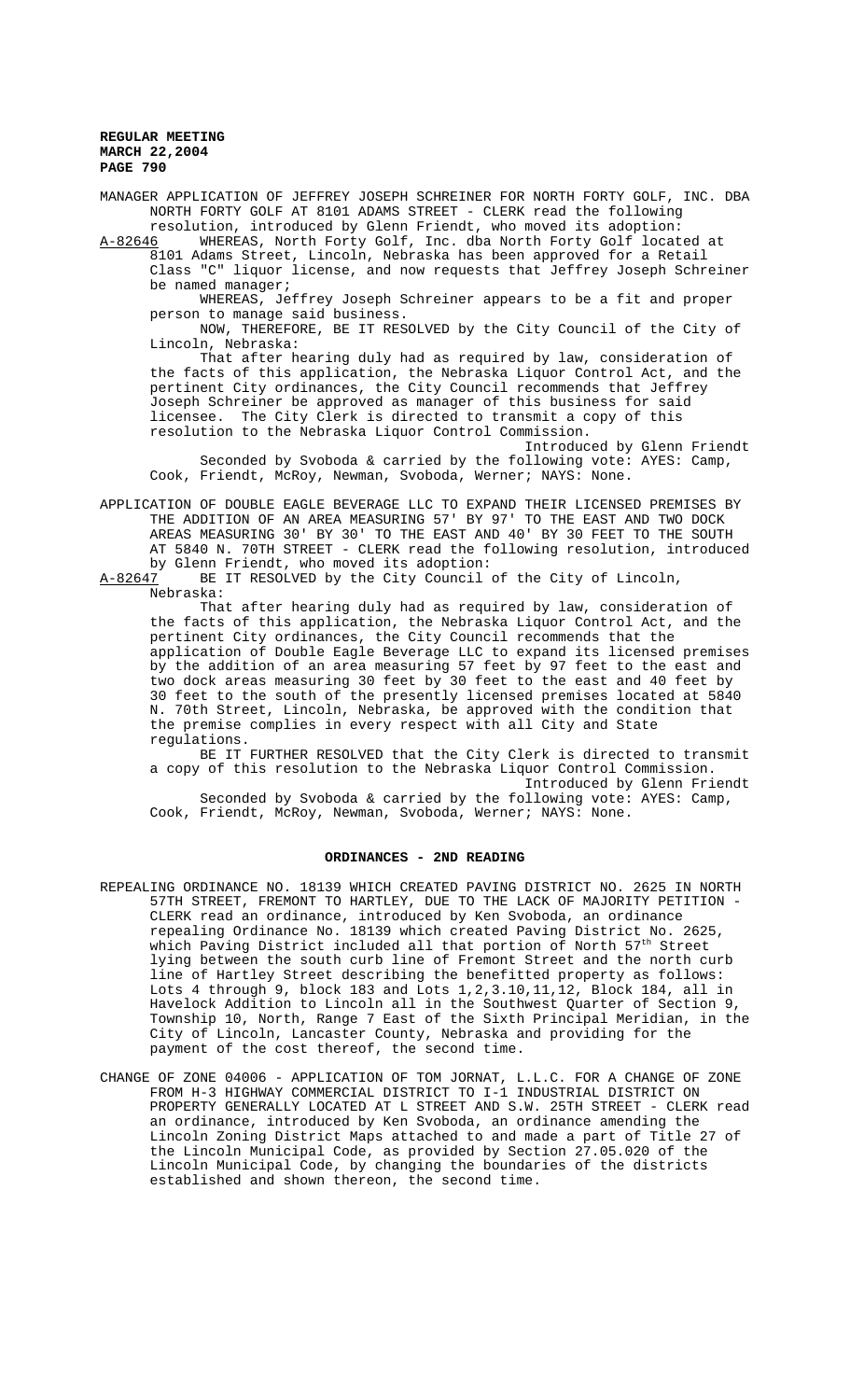### **RESOLUTIONS**

APPLICATION OF FOLSOM CHILDREN'S ZOO & BOTANICAL GARDENS AT 1222 SOUTH 27TH STREET TO CONDUCT A RAFFLE WITHIN THE CITY OF LINCOLN FROM MARCH 27, 2004 THROUGH JUNE 26, 2004 - CLERK read the following resolution, introduced by Terry Werner, who moved its adoption:

A-82648 WHEREAS, Folsom Children's Zoo & Botanical Gardens has made application for a permit to conduct a raffle in the City of Lincoln pursuant to Chapter 9.32 of the Lincoln Municipal Code; and

WHEREAS, said application complies with all of the requirements of Section 9.32.030 of the Lincoln Municipal Code.

NOW, THEREFORE, BE IT RESOLVED by the City Council of the City of Lincoln, Nebraska:

That, after public hearing duly had as required by Section 9.32.050 of the Lincoln Municipal Code, the City Council does hereby grant a permit to Folsom Children's Zoo & Botanical Gardens to conduct a raffle in the City of Lincoln in accordance with the application filed by Jeanelle Lust. The City Clerk is directed to issue a permit upon the payment by the applicant of the required fee, said permit to be valid only for the specific lotteries described in said application and only for a period of one year from the date of approval of this resolution. Said permit shall be subject to all of the conditions and requirements of Chapter 9.32 of the Lincoln Municipal Code.

BE IT FURTHER RESOLVED that pursuant to Section 9.32.080 of the Lincoln Municipal Code, a tax of 5% is imposed upon the gross proceeds received from the sale of raffle chances or tickets within the City of Lincoln, which tax shall be due no later than sixty (60) days after the conclusion of each raffle to be conducted hereunder, and if unpaid at that time, shall thereafter be delinquent.

Introduced by Terry Werner Seconded by Svoboda & carried by the following vote: AYES: Camp, Cook, Friendt, McRoy, Newman, Svoboda, Werner; NAYS: None.

APPLICATION OF JOANNE MAXEY ELEMENTARY SCHOOL PTO AT 5200 SOUTH 75TH STREET TO CONDUCT A LOTTERY WITHIN THE CITY OF LINCOLN FROM APRIL 1, 2004 THROUGH APRIL 17, 2004 - CLERK read the following resolution, introduced by Terry Werner, who moved its adoption:<br>A-82649 WHEREAS, the JoAnne Maxey Elemen

WHEREAS, the JoAnne Maxey Elementary School PTO has made application for a permit to conduct a lottery in the City of Lincoln pursuant to Chapter 9.32 of the Lincoln Municipal Code; and WHEREAS, said application complies with all of the requirements of Section 9.32.030 of the Lincoln Municipal Code.

NOW, THEREFORE, BE IT RESOLVED by the City Council of the City of Lincoln, Nebraska:

That, after public hearing duly had as required by Section 9.32.050 of the Lincoln Municipal Code, the City Council does hereby grant a permit to JoAnne Maxey Elementary School PTO to conduct a lottery in the City of Lincoln in accordance with the application filed by Patricia J. Bohart. The City Clerk is directed to issue a permit upon the payment by the applicant of the required fee, said permit to be valid only for the specific lotteries described in said application and only for a period of one year from the date of approval of this resolution. Said permit shall be subject to all of the conditions and requirements of Chapter 9.32 of the Lincoln Municipal Code.

BE IT FURTHER RESOLVED that pursuant to Section 9.32.080 of the Lincoln Municipal Code, a tax of 5% is imposed upon the gross proceeds received from the sale of raffle chances or tickets within the City of Lincoln, which tax shall be due no later than sixty (60) days after the conclusion of each raffle to be conducted hereunder, and if unpaid at that time, shall thereafter be delinquent.

Introduced by Terry Werner Seconded by Svoboda & carried by the following vote: AYES: Camp, Cook, Friendt, McRoy, Newman, Svoboda, Werner; NAYS: None.

AUTHORIZING THE UNIVERSITY OF NEBRASKA CENTER FOR GREAT PLAINS STUDIES TO OCCUPY A PORTION OF THE PUBLIC RIGHT-OF-WAY ALONG THE NORTH SIDE OF THEIR BUILDING AT 12TH AND Q STREETS TO PLACE A BRONZE SCULPTURE WITHIN A PLANTING BED IN THE PUBLIC RIGHT-OF-WAY - CLERK read the following resolution, introduced by Terry Werner, who moved its adoption:

A-82650 WHEREAS, the University of Nebraska's Center for Great Plains Studies has submitted an application pursuant to Chapter 14.56 of the Lincoln Municipal Code to use a portion of the public right-of-way on the north side of their building located at the southwest corner of 12th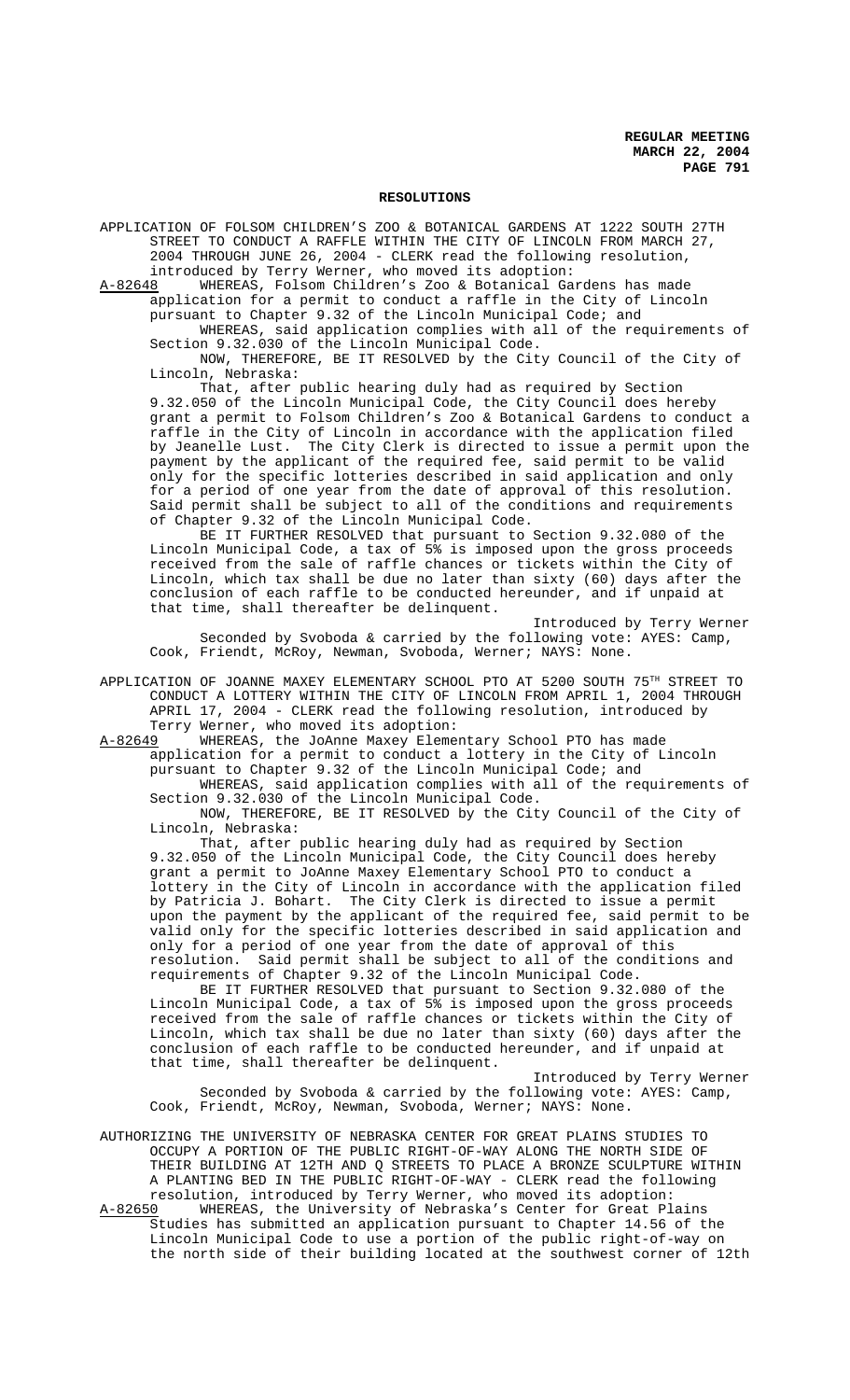> and Q Streets for the placement of a life-size bronze sculpture depicting a female pioneer leaning next to a wagon wheel; and WHEREAS, said application has been reviewed by the Public Works Department and the Urban Design Committee which have recommended approval of said application.

NOW, THEREFORE, BE IT RESOLVED by the City Council of the City of Lincoln, Nebraska:

That the application of the University of Nebraska's Center for Great Plains Studies, hereinafter referred to as Permittee, for a permit to install a life-size bronze sculpture depicting a female pioneer leaning next to a wagon wheel upon a portion of the public right-of-way on the north side of their building at the southwest corner of 12th and Q Streets is approved pursuant to Chapter 14.56 of the Lincoln Municipal Code subject to the following conditions:

a. That such space shall only be used for the work of art specified on the permit in accordance with the requirements of Chapter 14.56.

b. That such use is temporary and that the user requires no right, title, or interest in the space permitted to be used.

c. That the space granted hereunder shall be vacated upon demand by the City Council and its use discontinued by the Permittee, with no recourse against the City for any loss or damage occasioned by any such requirement.

d. That if any such space not be vacated and such use not be discontinued by the time specified, the City may remove from such space any work left thereon at the risk and expense of the Permittee.

e. That the permit issued pursuant to this Section is a personal privilege and may not be transferred or alienated voluntarily or involuntarily.

f. No advertising shall be permitted on any work of art except to identify the work, the name of the artist, and donor of the work of art, and shall in all respects comply with the provisions of Titles 22 and 27 of this Code regulating signage.

g. The work of art shall be located only in the exact location described in the application.<br>h. The Permittee sha

The Permittee shall be responsible for any damage or repairs to public property caused by the installation or removal of any work of art.

All installations shall be under the supervision of the City Sidewalk Inspector and the City Sidewalk Inspector shall determine the method of placement of the work of art or any supporting, anchoring, or enclosing structure for the work of art requiring placement in the sidewalk or other right-of-way surface.

j. The Urban Development Department shall monitor the condition of the work of art. The Permittee shall be responsible for properly maintaining the work of art so as to preserve its quality and value. k. The Permittee shall be responsible for any authorized

removal or pruning of trees or shrubs and such work shall only be done by a licensed and insured arborist.

The Permittee shall sign and return the City's letter of acceptance to the City Clerk prior to placement of the works of art in the public right-of-way.

Introduced by Terry Werner Seconded by Svoboda & carried by the following vote: AYES: Camp, Cook, Friendt, McRoy, Newman, Svoboda, Werner; NAYS: None.

APPROVING AN INTERLOCAL AGREEMENT BETWEEN THE CITY AND THE LINCOLN/LANCASTER COUNTY RAILROAD TRANSPORTATION SAFETY DISTRICT FOR THE FUNDING OF THE ANTELOPE VALLEY PROJECT, PHASE 1 "AMENDED DRAFT SINGLE PACKAGE" FROM ITS 2003-2004 BUDGET YEAR - CLERK read the following resolution, introduced by Terry Werner, who moved its adoption:<br>A-82651 WHEREAS, the Interlocal Cooperation

WHEREAS, the Interlocal Cooperation Act, Neb. Rev. Stat. § 13-801, et seq., permits local governmental units to cooperate with other such units to make the most efficient use of their powers on the basis of mutual advantage; and

WHEREAS, the City of Lincoln, Nebraska (City) and the Lincoln / Lancaster County Railroad Transportation Safety District (District) desire to cooperate in the final design, right-of-way acquisition and construction activities for Phase-1 of the Antelope Valley Project (amended draft single package); and

WHEREAS, the District agrees to continue to participate in the project and has additional budgeted funds in its 2003-2004 budget for such participation; and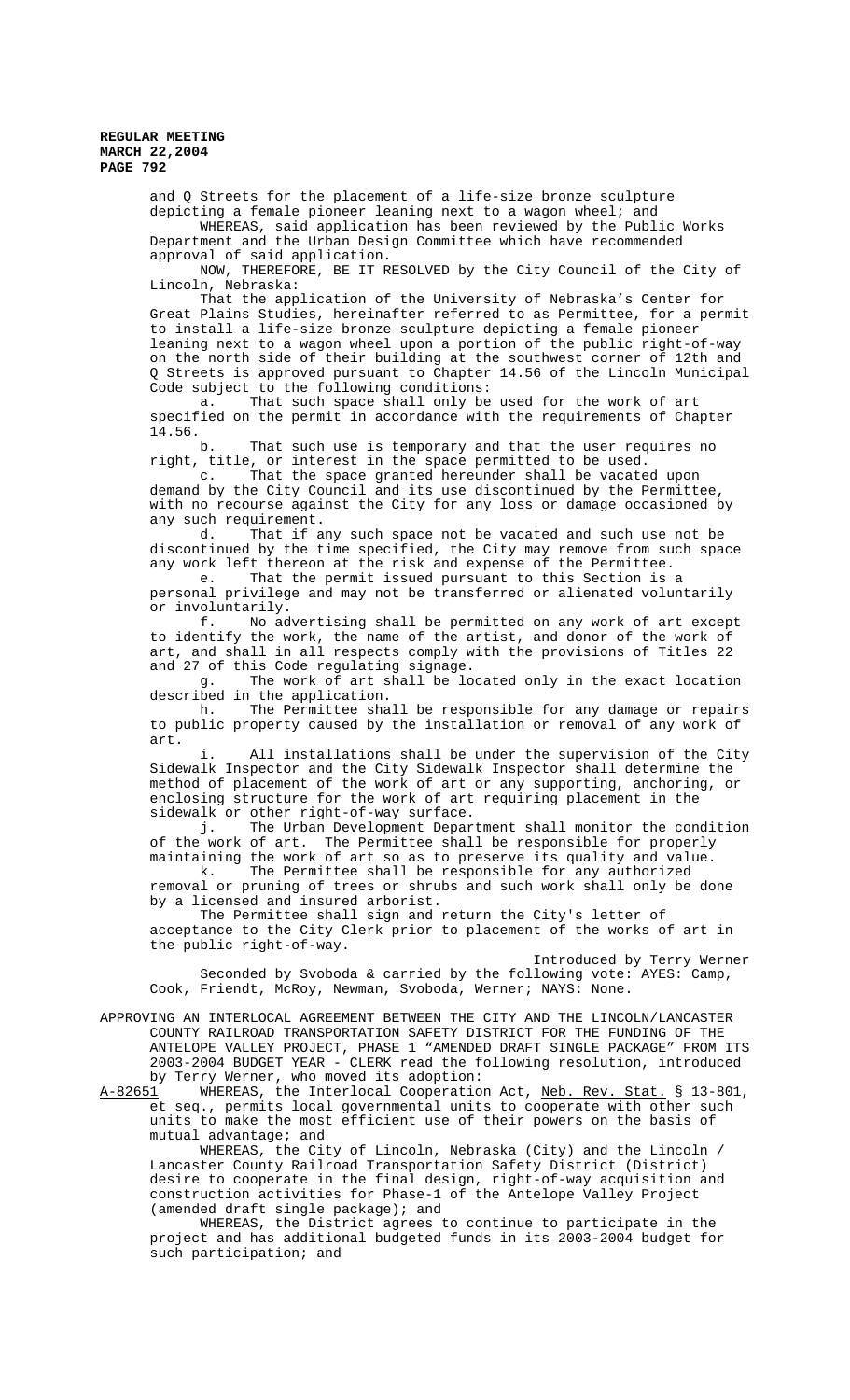WHEREAS, the District will pay the City \$1,800,000.00 to be applied to said project; and the City will bill the District \$1,800,000.00 as expenditures are incurred by the City for such work. NOW, THEREFORE, BE IT RESOLVED by the City Council of the City of Lincoln, Nebraska:

That the Interlocal Agreement between the City and the District attached hereto as Exhibit "A" in connection with the Antelope Valley Project in Lincoln, Lancaster County, Nebraska, is hereby approved and the Mayor is authorized to execute said Agreement on behalf of the City. Introduced by Terry Werner Seconded by Svoboda & carried by the following vote: AYES: Camp,

Cook, Friendt, McRoy, Newman, Svoboda, Werner; NAYS: None.

- SPECIAL PERMIT 1583A APPLICATION OF RAYBOULD PARTNERS, LTD. TO AMEND SPECIAL PERMIT 1583 RUSS' MARKET TO ADD PARKING STALLS IN A RESIDENTIAL DISTRICT TO SERVE THE EXISTING GROCERY STORE ON PROPERTY GENERALLY LOCATED AT SOUTH 17TH AND GARFIELD STREETS - The ordinance, having **LOST**, was assigned the File **#38-4462** & was placed on file in the Office of the City Clerk.
- SPECIAL PERMIT 04006 APPLICATION OF OVERSTREET, INC. FOR AUTHORITY TO SELL ALCOHOLIC BEVERAGES FOR CONSUMPTION OFF THE PREMISES ON PROPERTY GENERALLY LOCATED AT 1301 NORTH 27TH STREET - The ordinance, having **LOST**, was assigned the File **#38-4463** & was placed on file in the Office of the City Clerk.
- SETTING THE HEARING DATE OF MONDAY, APRIL 5, 2004, AT 1:30 PM FOR MANAGER APPLICATION OF GINGER RICHARDSON FOR 1515 MARKET STREET INC DBA AIRPORT INN LOCATED AT 3200 NW  $12^{TH}$  STREET - CLERK read the following resolution, introduced by Terry Werner, who moved its adoption:
- A-82652 BE IT RESOLVED by the City Council, of the City of Lincoln, that a hearing date is hereby set for Monday, April 5, 2004, at 1:30 p.m. or as soon thereafter as possible in the City Council Chambers, County-City Building, 555 S. 10<sup>th</sup> Street, Lincoln, NE, for the Manager Application of Ginger Richardson for 1515 Market Street Inc. dba Airport Inn located at 3200 NW 12<sup>th</sup> Street.
	- If the Police Dept. is unable to complete the investigation by said time, a new hearing date will be set.

Introduced by Terry Werner Seconded by Friendt & carried by the following vote: AYES: Camp, Cook, Friendt, McRoy, Newman, Svoboda, Werner; NAYS: None.

- SETTING THE HEARING DATE OF MONDAY, APRIL 5, 2004, AT 1:30 PM FOR MANAGER APPLICATION OF SHERYL L. SPAULDING FOR CHIPOTLE MEXICAN GRILL OF COLORADO LLC DBA CHIPOTLE MEXICAN GRILL AT 232 N. 13TH STREET - CLERK read the following resolution, introduced by Terry Werner, who moved its
- adoption:<br>A-82653 BE BE IT RESOLVED by the City Council, of the City of Lincoln, that a hearing date is hereby set for Monday, April 5, 2004, at 1:30 p.m. or as soon thereafter as possible in the City Council Chambers, County-City Building, 555 S. 10th Street, Lincoln, NE, for the Manager Application of Sheryl L. Spaulding for Chipotle Mexican Grill of Colorado LLC dba Chipotle Mexican Grill at 232 N. 13<sup>th</sup> Street.

If the Police Dept. is unable to complete the investigation by said time, a new hearing date will be set.

Introduced by Terry Werner Seconded by Friendt & carried by the following vote: AYES: Camp, Cook, Friendt, McRoy, Newman, Svoboda, Werner; NAYS: None.

- SETTING THE HEARING DATE OF MONDAY, APRIL 5, 2004, AT 1:30 PM FOR APPLICATION OF BURNSY'S INC DBA CATERING ON THE BLVD FOR A CLASS I LIQUOR LICENSE AT 2602 PARK BLVD - CLERK read the following resolution, introduced by Terry Werner, who moved its adoption:
- A-82654 BE IT RESOLVED by the City Council, of the City of Lincoln, that a hearing date is hereby set for Monday, April 5, 2004, at 1:30 p.m. or as soon thereafter as possible in the City Council Chambers, County-City Building, 555 S. 10<sup>th</sup> Street, Lincoln, NE, for the Application of Burnsy's Inc. dba Catering on the Blvd for a Class I Liquor License at 2602 Park Blvd.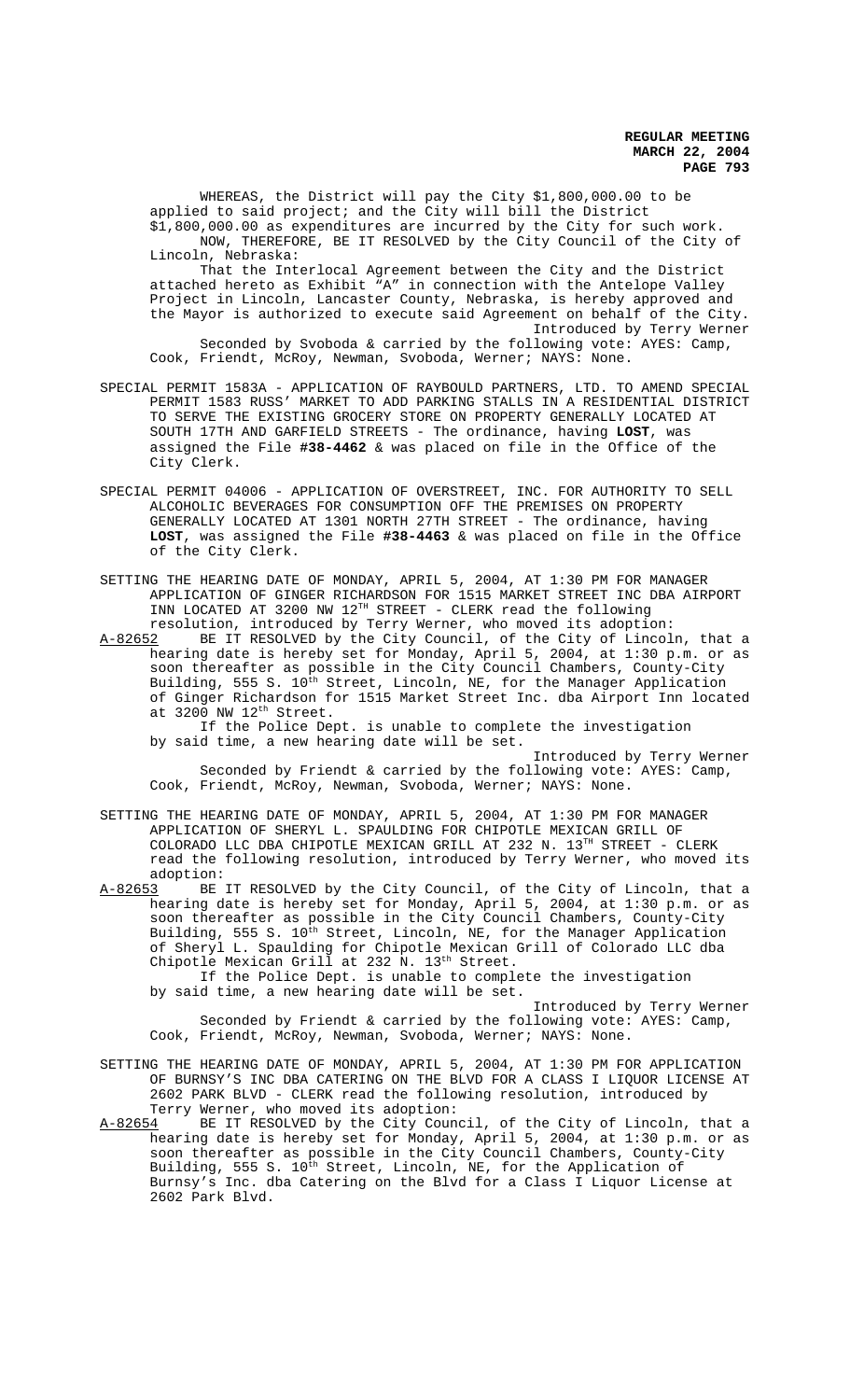> If the Police Dept. is unable to complete the investigation by said time, a new hearing date will be set.

Introduced by Terry Werner Seconded by Friendt & carried by the following vote: AYES: Camp, Cook, Friendt, McRoy, Newman, Svoboda, Werner; NAYS: None.

SETTING THE HEARING DATE OF MONDAY, APRIL 5, 2004, AT 1:30 PM FOR APPLICATION OF DB ASSOCIATES INC. DBA THE STEAKHOUSE FOR A CLASS C LIQUOR LICENSE AT 3441 ADAMS STREET - CLERK read the following resolution, introduced by Terry Werner, who moved its adoption:

A-82655 BE IT RESOLVED by the City Council, of the City of Lincoln, that a hearing date is hereby set for Monday, April 5, 2004, at 1:30 p.m. or as soon thereafter as possible in the City Council Chambers, County-City Building, 555 S. 10<sup>th</sup> Street, Lincoln, NE, for the Application of DB Associates Inc. dba The Steakhouse for a Class C Liquor License at 3441 Adams Street.

If the Police Dept. is unable to complete the investigation by said time, a new hearing date will be set.

Introduced by Terry Werner Seconded by Friendt & carried by the following vote: AYES: Camp, Cook, Friendt, McRoy, Newman, Svoboda, Werner; NAYS: None.

#### **PETITIONS & COMMUNICATIONS**

THE FOLLOWING WERE REFERRED TO THE PLANNING DEPARTMENT: Change of Zone 04016 - Application of Community Alternatives Nebraska to amend Section 27.26.020 of the Lincoln Municipal Code, to allow adult care centers as permitted use in the O-2 Suburban Office District. Change of Zone 04018 - Application of Director of Public Works and Utilities

and the Lower Platte South NRD, for text amendments to Title 27 of the Lincoln Municipal Code. Special Permit 04012 - Application of U.S. Cellular Wireless Communications,

for a wireless facility, with request to waive the fall zone, on property generally located at S. 148<sup>th</sup> Street and Highway 2.

# **REPORTS OF CITY OFFICERS**

- CLERK'S LETTER AND MAYOR'S APPROVAL OF RESOLUTIONS AND ORDINANCES PASSED BY COUNCIL ON MARCH 15,2004 - CLERK presented said report which was placed on file in the Office of the City Clerk.
- INVESTMENT OF FUNDS FOR THE WEEK OF MARCH 3 THRU MARCH 12, 2004 CLERK read the following resolution, introduced by Ken Svoboda, who moved its
- adoption:<br>A-82656 BE BE IT HEREBY RESOLVED BY THE CITY COUNCIL of the City of Lincoln, Nebraska:

That the attached list of investments be confirmed and approved, and the City Treasurer is hereby directed to hold said investments until maturity unless otherwise directed by the City Council. Introduced by Terry Werner

Seconded by Friendt & carried by the following vote: AYES: Camp, Cook, Friendt, McRoy, Newman, Svoboda, Werner; NAYS: None.

REPORT FROM CITY TREASURER TELECOMMUNICATION OCCUPATION TAX FOR THE MONTH OF JANUARY, 2004: LIBERTY WIRELESS; FEBRUARY, 2004: NEXTEL PARTNERS, ATS MOBILE TELEPHONE COMPANY INC - CLERK presented said report which was placed on file in the Office of the City Clerk. (20)

# ORDINANCES - 1<sup>st</sup> READING

CREATING SEWER DISTRICT NO.1179 IN LAZY ACRES SUBDIVISION, MOCKINGBIRD LANE NORTH, SOUTH, EAST, AND WEST, AND ASSESSING THE COST THEREOF AGAINST THE BENEFITTED PROPERTY - CLERK read an ordinance, introduced by Terry Werner, creating Sewer District No. 1179, designating the real estate to be benefitted, providing for assessment of the costs of the improvements constructed therein, providing for the acquisition of easements and additional right-of-way, if necessary, and repealing all ordinances or parts of ordinances in conflict herewith, the first time.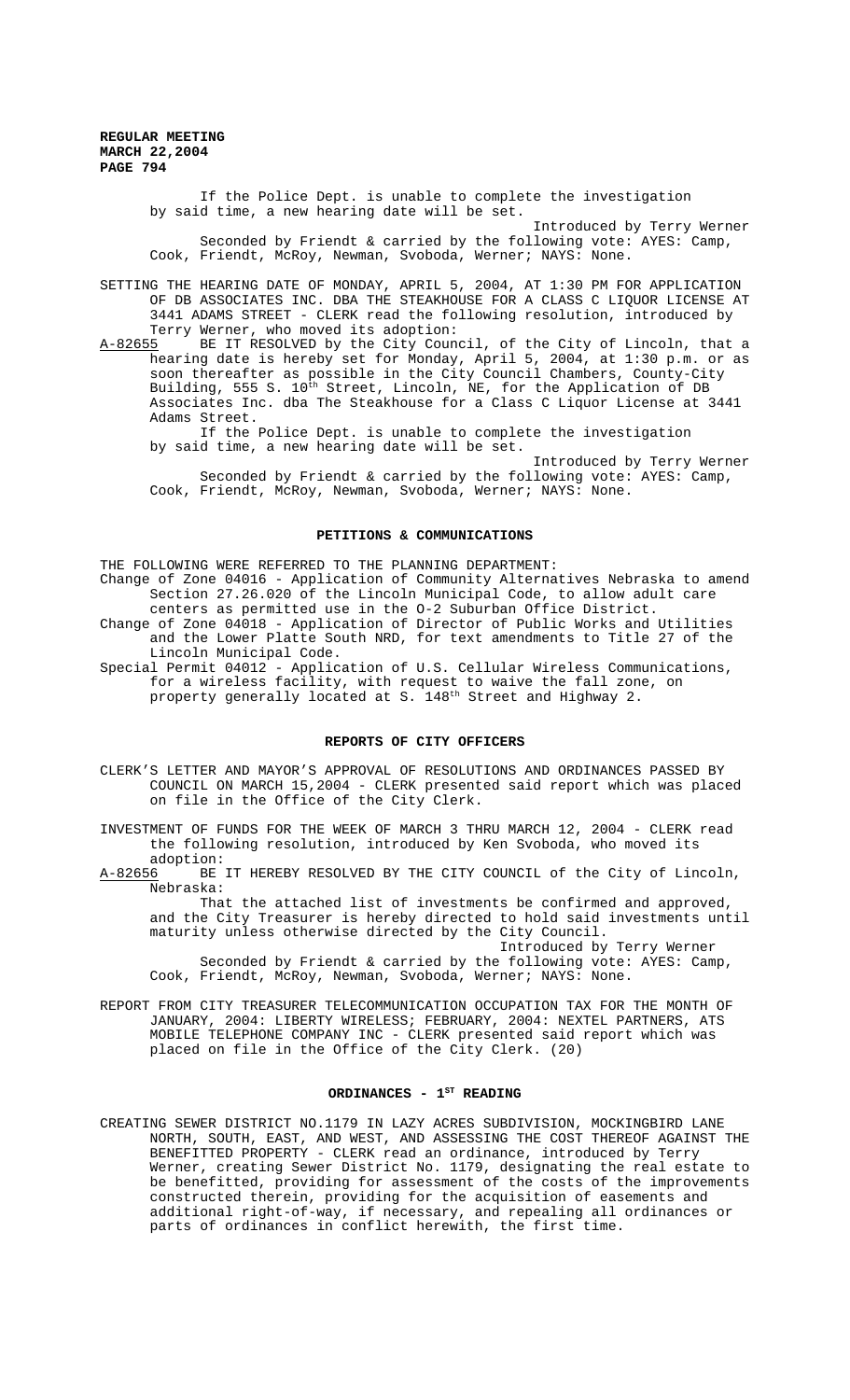- CREATING WATER DISTRICT NO. 1191 IN LAZY ACRES SUBDIVISION, MOCKINGBIRD LANE SOUTH, EAST, AND WEST, AND ASSESSING THE COST THEREOF AGAINST THE BENEFITTED PROPERTY - CLERK read an ordinance, introduced by Terry Werner, creating a Water District No. 1191, designating the real estate to be benefitted, providing for assessment of the costs of the improvement constructed therein, providing for the acquisition of easements and additional right-of-way, if necessary, and repealing all ordinances or parts of ordinances in conflict herewith, the first time.
- CREATING PAVING DISTRICT NO. 2627 IN LAZY ACRES SUBDIVISION, MOCKINGBIRD LANE NORTH, SOUTH, EAST, AND WEST, AND ASSESSING THE COST THEREOF AGAINST THE BENEFITTED PROPERTY - CLERK read an ordinance, introduced by Terry Werner, creating Paving District No. 2627, defining the limits thereof, establishing the width of the roadway to be paved and the width of the grading to be done, providing for the curbing, guttering, and relaying of sidewalks, providing for the acquisition of easements and additional right-of-way, if necessary, and repealing all ordinances or parts of ordinances in conflict herewith, the first time.
- CHANGE OF ZONE 3421 APPLICATION OF THE DINERSTEIN COMPANIES FOR A CHANGE OF ZONE FROM H-3 HIGHWAY COMMERCIAL TO R-3 RESIDENTIAL ON PROPERTY GENERALLY LOCATED WEST OF NORTH 1ST STREET AND SOUTH OF CHARLESTON STREET - CLERK read an ordinance, introduced by Terry Werner, amending the Lincoln Zoning District Maps attached to and made a part of Title 27 of the Lincoln Municipal Code, as provided by Section 27.05.020 of the Lincoln Municipal Code, by changing the boundaries of the districts established and shown thereon, the first time.
- ANNEXATION NO. 03004 AMENDING THE LINCOLN CORPORATE LIMITS MAP BY ANNEXING APPROXIMATELY 13.3 ACRES OF PROPERTY GENERALLY LOCATED NORTHEAST OF THE INTERSECTION OF ASHBROOK DRIVE AND HIGHWAY 2 - CLERK read an ordinance, introduced by Terry Werner, annexing and including the below described land as part of the City of Lincoln, Nebraska and amending the Corporate Limits Map attached to and made a part of Ordinance No. 18208, to reflect the extension of the corporate limits boundary of the City of Lincoln, Nebraska established and shown thereon, the first time.
- CHANGE OF ZONE NO. 3387 APPLICATION OF CASEYCO FOR A CHANGE OF ZONE FROM AGR AGRICULTURAL TO R-3 RESIDENTIAL ON PROPERTY GENERALLY LOCATED NORTHEAST OF THE INTERSECTION OF ASHBROOK DRIVE AND HIGHWAY 2 - CLERK read an ordinance, introduced by Terry Werner, amending the Lincoln Zoning Distrct Maps attached to and made a part of Title 7 of the Lincoln Municipal Code, as provided by Section 27.05.020 of the Lincoln Municipal Code, by changing the boundaries of the districts established and shown thereon, the first time.
- AMENDING TITLE 10 OF THE LINCOLN MUNICIPAL CODE RELATING TO VEHICLES AND TRAFFIC TO DEFINE A MOBILE INFRARED TRANSMITTER AND MAKING IT ILLEGAL TO POSSESS, USE, SELL, OR PURCHASE MOBILE INFRARED TRANSMITTERS - CLERK read an ordinance, introduced by Terry Werner, amending Title 10 of the Lincoln Municipal Code relating to Vehicles and Traffic to add provisions regulating the use of mobile infrared transmitters by adding a new section numbered 10.02.195 to establish a definition for "mobile infrared transmitter"; adding a new section numbered 10.12.055 to make it unlawful to possess, use, sell, or purchase a mobile infrared transmitted and providing exceptions thereto, the first time.

### ORDINANCES - 3RD READING

AMENDING SECTION 14.40.030 OF THE LINCOLN MUNICIPAL CODE PERTAINING TO BLOCK PARTY PERMITS TO INDICATE ISSUANCE BY THE DEPARTMENT OF PUBLIC WORKS AND UTILITIES AND REQUIRING A DAMAGE DEPOSIT FROM THE APPLICANT - CLERK read an ordinance, introduced by Patte Newman, amending Section 14.40.030 of the Lincoln Municipal Code to provide that block party permits be issued by the Department of Public Works and Utilities and to add a provision requiring a damage deposit for loss of or damage to barricades; and repealing Section 14.40.030 of the Lincoln Municipal Code as hitherto existing, the third time.

SVOBODA Moved to continue  $3^{rd}$  reading with Public Hearing and action on Bill #04-47 for 1 week on 3/29/04.

Seconded by Werner & carried by the following vote: AYES: Camp, Cook, Friendt, McRoy, Newman, Svoboda, Werner; NAYS: None.